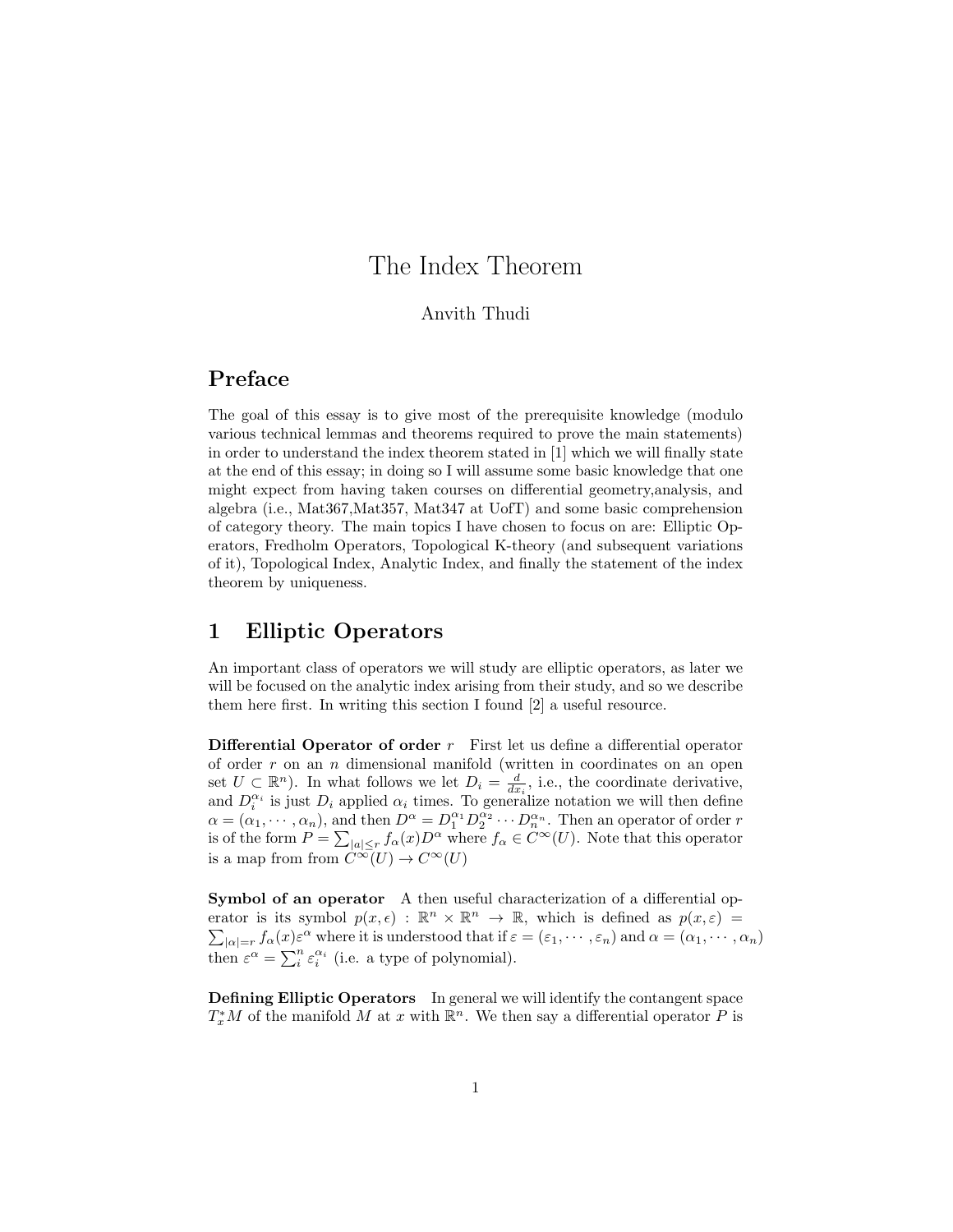elliptic if  $p(x,\varepsilon) \neq 0$  for all  $x \in M$  and  $\varepsilon \in T_x^*M - 0$  (where one just uses the coordinate deffinition of p given earlier).

With this definition, a simple example of an elliptic operator is given by  $P = \sum D_i^2$ , i.e., the laplacian. A general rule of thumb is that one wants the highest order terms to be such that the polynomial created by replacing  $D_i$  with  $x_i$  is only 0 at the origin, hence another example is just  $P = D_1$  corresponding to a linear line (note this rule of thumb applies for constant coefficients).

When we also are working over the Sobolev Space of  $C^{\infty}(M) \cap L^2(M)$ , which has a natural inner-product, we can in fact discuss the transpose of an elliptic operator (which is still an elliptic operator) defined as the unique operator such that  $\langle Pu, v \rangle = \langle u, P^T, v \rangle$ . We can in fact give a local definition of  $P^T$  by taking if the volume element  $dx = wdx_1 \cdots dx_n$  then  $P^T = \frac{1}{w} \sum_{|\alpha| \leq r} D^{\alpha} \bar{a^{\alpha}} w$ , where  $P = \sum_{|\alpha| \leq r} a^{\alpha} D^{\alpha}$ . Note this formula comes simply from the definition of the inner product of  $L^2(M)$ 

#### 2 Fredholm Operators

We now move onto fredholm operators, and the notion of fredholm index which is fundamentally what underlies the notion of analytic index described later Section 6. In writing this section I found [3] a helpful resource.

**Fredholm Operator** Let X, Y be banach spaces, and let  $T : X \rightarrow Y$  be a bounded linear operator. If moreover  $Ker(T), CoKer(T)$  are finite dimensional and  $Ran(T)$  is closed (this last statement is redundant and follows from  $Coker(T)$  being closed), we then call T a Fredholm Operator.

In fact we have an explicit example of Fredholm Operators in elliptic operators over compact manifolds. This is stated as a theorem

**Theorem 1.** If manifold  $X$  is compact, and  $P$  is an elliptic differential operator on it, then  $Ker(P)$  is finite,  $Coker(P) = Ker(P^T)$  which is also finite dimensional (as  $P<sup>T</sup>$  is elliptic).

Proof. refer to the text on elliptic operators [2]

 $\Box$ 

**Fredholm Index** To a Fredholm operator we can define an index by  $ind(T)$  =  $dim(Ker(T)) - dim(CoKer(T))$ . From this definition we can also simply state that a bounded linear operator  $T$  is Fredholm iff its index is well-defined and finite: the forward direction of this statement is by definition, and the reverse is simply the conditions for both  $Ker(T)$  and  $Coker(T)$  to be finite (noting the well-defined removed the case of taking  $\infty - \infty$ ). Regardless, what this gives is a natural analytic (or algebraic) type index associated to elliptic operators which we extend in Section 6.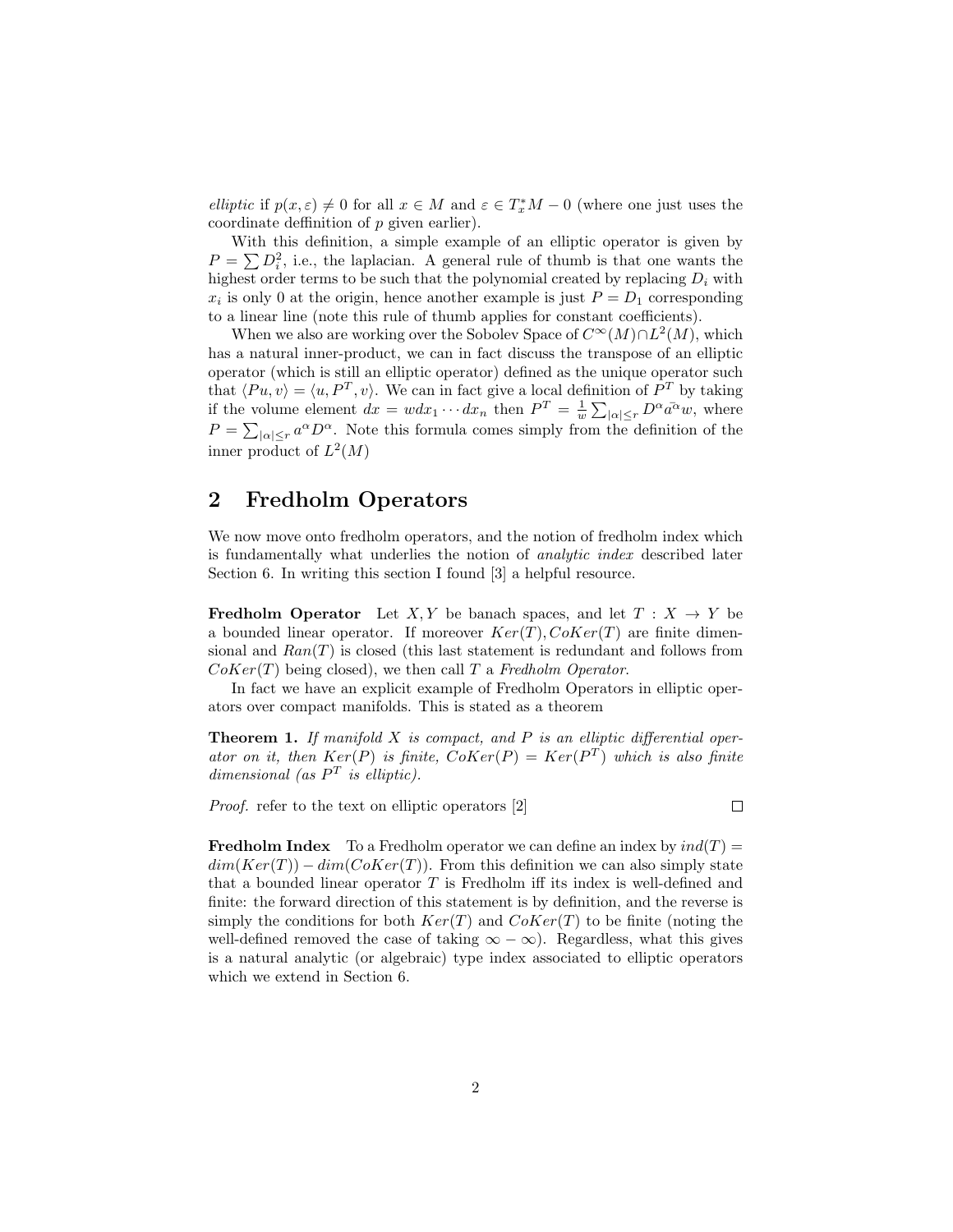### 3 Defining Topological K Theory

The goal of this essay is to state the Atiyah-Singer theorem as it relates k-theory to fredholm index, but to do that we must first venture into topoligcal k-theory. An alternative formulation can be found with cohomology, but as Atiyah said, k-theory is far more natural. In what follows I first describe vector bundles, which I found [4] to be a good reference on it, and then subsequently go to k-theory where I found [5] to be a good reference.

Defining Vector Bundles One can think of a vector bundle as a juxtaposition of a vector-space onto every point of a manifold (and in fact this juxtaposition creates an entirely new larger manifold). An example is simply the tangent space  $T pM$  on M which gives a smooth manifold structure  $M \times \mathbb{R}^n$ . More formally we define a Vector Bundle of M of rank k as a map  $\pi : E \to M$ where M is an *n*-dim manifold, and E is an  $n + k$ -dim manifold, that satisfies the following:

- 1.  $E_p = \pi^{-1}(p)$  has a real k-dim vector space structure for every  $p \in M$  (this is arguably why it is called a "vector" bundle)
- 2. We have a local trivializing cover of M, i.e., an open cover  $\{U_i\}$  of M, such that there is diffeomorphism  $\phi_i : \pi^{-1}(U_i) \to U_i \times \mathbb{R}^n$  and a map  $\beta$ such that  $\beta \circ \phi_i = \pi|_{\pi^{-1}(U_i)}$  (one can think of this as the map  $\pi$  factoring through a trivial vector bundle locally)
- 3. Furthermore  $\phi_i|_{E_p}: E_p \to p \times \mathbb{R}^n$  is a vector space isomorphism for all i

Note that given such a vector bundle, we will often refer to it as a rank  $k$ vector bundle with basis M

Equivalence Classes of Vector Bundles The focus here is to develop a type of algebraic geometry built on studying the vector bundles a manifold accepts; yet as always we'd like to modulo out suitably "equivalent vector bundles". If  $\pi_0 : E_0 \to M$  and  $\pi_1 : E_1 \to M$  are two rank k vector bundles with basis M, we say they are *isomorphic* if there exists a diffeomorphism  $\phi : E_0 \to E_1$  such that  $\pi_0$  factors through  $\pi_1$  with  $\phi$ , i.e  $\pi_0 = \pi_1 \circ \phi$ , and that  $\phi|_{\pi_0^{-1}(p)} : \pi_0^{-1}(p) \to \pi_1^{-1}(p)$ is a vector space isomorphism for all  $p \in M$ . That is not only are  $E_0$  and  $E_1$ diffeormorphic as manifolds, but they are in a way that does not change their vector bundle structure (upto isomorphism).

Giving Vector Bundles a Ring Structure We begin by first noting that we naturally have two operations on vector bundles of fixed rank  $k$  that one might consider addition and multiplication. Given two vector bundles  $E_0, E_1$  of dimension  $l, m$  with basis  $M$  (note dimension is different than rank), we have  $E_0 \oplus E_1$  is a dimension  $l + m$  vector bundle by the map  $\pi_0 \oplus \pi_1$  with the inverse  $(\pi_0 \oplus \pi_1)^{-1}(p) = \pi_0^{-1}(p) \oplus \pi_1^{-1}(p)$  (i.e.,  $E_0 \oplus E_1$  is the union of the direct sum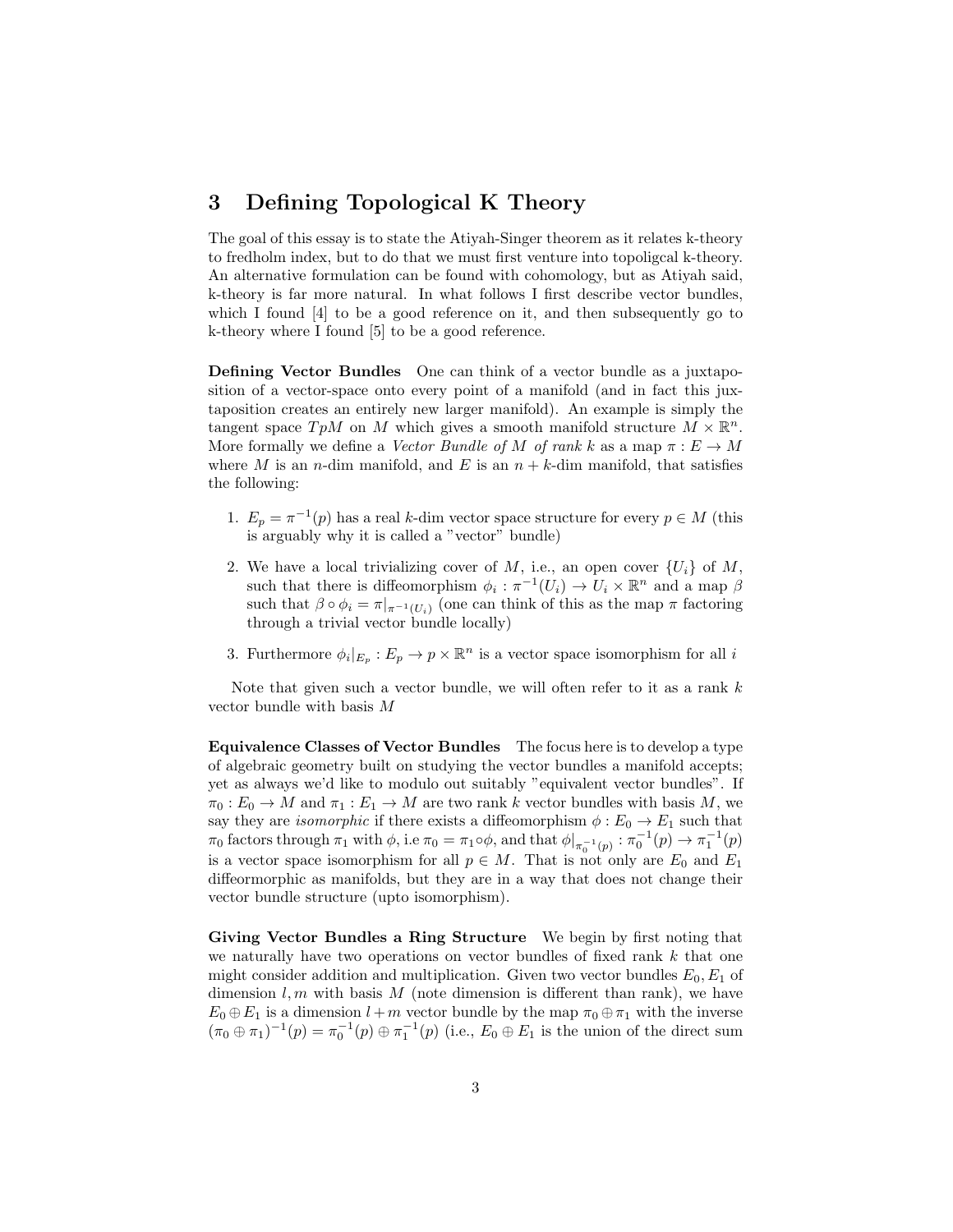of fibers  $\cup_{p\in M} (\pi_0 \oplus \pi_1)^{-1}(p)$  which inherits a smooth manifold structure and a vector bundle structure). We then also define a "mulitplication" by  $E_0 \otimes E_1$ , which is an lm-dim vector bundle given by the map  $(\pi_0 \otimes \pi_1)^{-1}(p)$  defined by  $(\pi_0 \otimes \pi_1)^{-1}(p) = \pi_0^{-1}(p) \otimes \pi_1^{-1}(p)$  (i.e.,  $E_0 \otimes E_1$  is the union of the tensor product of fibers  $\bigcup_{p \in M} (\pi_0 \otimes \pi_1)^{-1}(p)$  which inherits a smooth manifold structure and a vector bundle structure). Note both of these operations are commutative after modulo the equivalence of vector bundles (as then swapping order doesn't do anything).

Thus, with those two operations we have the equivalence classes of vector bundles on M,  $Vect(M)$ , is now a semi-ring; recall a semi-ring is a ring without the condition of additive inverses. However we can artificially make it have a ring structure by the grothendick construction over the semi-group given by the "addition" ⊕ operator.

**Theorem 2** (Grothendick Ring). For any semi-ring A, there is a ring  $\mathfrak A$  with homomorphism  $g : A \to \mathfrak{A}$  such that any homomorphism from A to a ring R factors uniquely through  $\mathfrak A$  and g

*Proof.* We'll just state the construction of  $\mathfrak A$  which is simply  $A \times A$  where  $(a, b)$   $(c, d)$  is exists  $z \in A$  such that  $a + d + z = b + c + z$ . Then we define  $(a, b) + (c, d) = (a + c, b + d)$  and  $(a, b)(c, d) = (ac + bd, ad + bc)$ ; note this is a ring as we now have the additive inverse  $-(a, b) = (b, a)$  as then  $(0, 0)$   $(a, b)$  −  $(a, b) = (a + b, a + b)$ . We refer the reader to "An Introduction to K-theory" by M Rordam for the rest of the proof, and more properties of the grothendick construction.  $\Box$ 

With this we then define  $q(Vect(M))$  the *virtual bundles* over M

Defining the K theory We will call the grothendick construction on the isomoprhic classes of complex vector bundles on the manifold M (where we have the same definition as before, but now that they are complex vector spaces locally) the K-theory of M. In particular our map  $M \to K(M)$  is a contravariant functor from topoligcal spaces (as manifolds are also topological spaces) to rings.

K theory of one point sets As a useful example, note that if  $X = \{x\}$ , i.e. one point set, then  $K(X) = \mathbb{Z}$ . This is as every vector bundle is simply a vector space, and they are all trivially vector bundle isomorphic upto dimension, and thus our semi-ring of equivalence classes of vector bundles are isomorphic to the semi-ring N (as the map  $[E] \rightarrow dim(E)$  is a ring isomorphism under the operations we defined earlier, where our vector bundle sum in facts sums dimension, and our vector bundle multiplication in fact multiplies dimension). Then applying the grothendick construction to get  $K(X)$ , and noting the grothendick construction on N gives  $\mathbb{Z}$ , we have  $K(X) \cong \mathbb{Z}$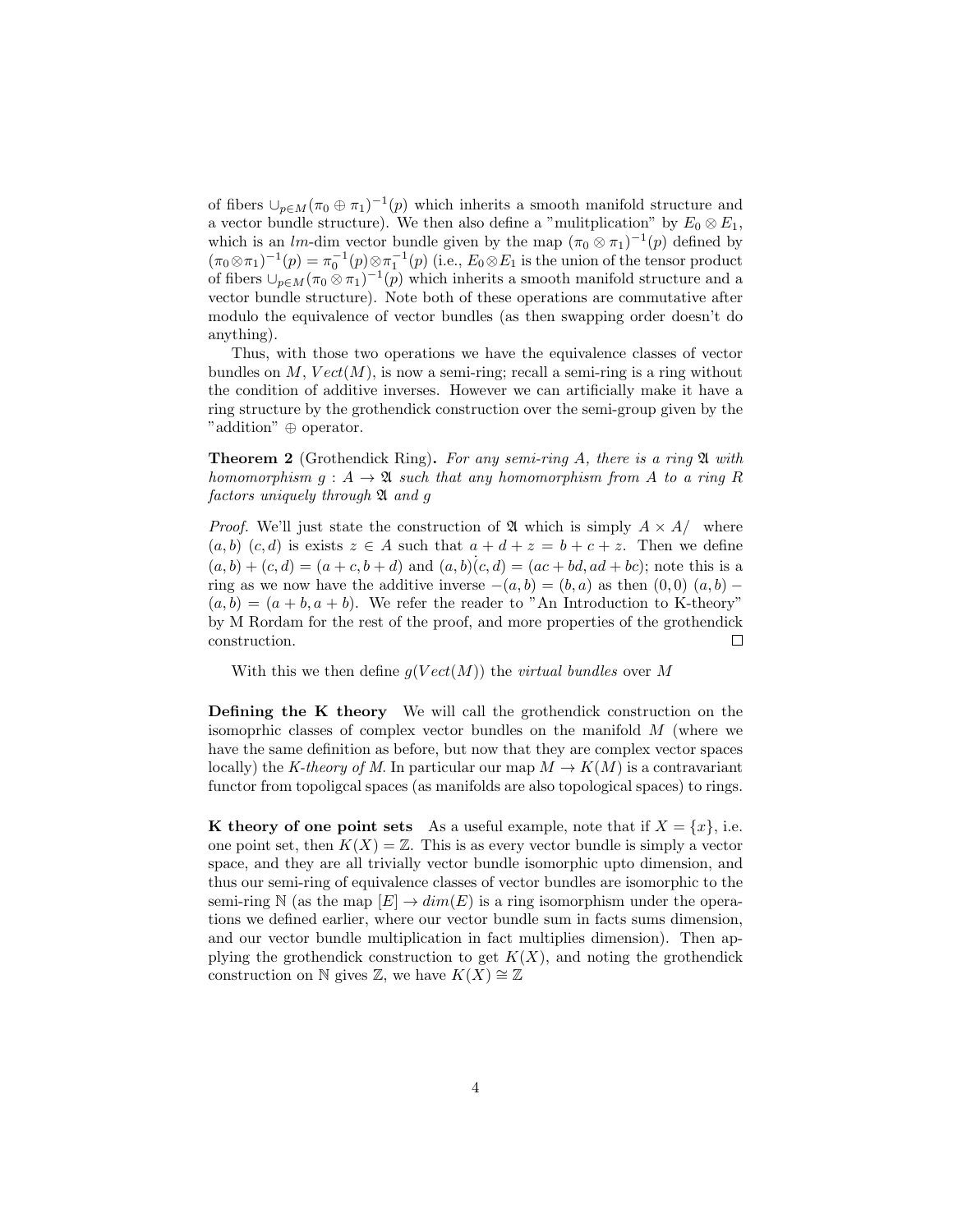#### 4 Building on K-theory

We now go through some of the basic properties of the k functor.

A natural K theory homomorphism If given a map between manifolds  $f: X \to Y$  and a vector bundle  $\pi: E \to Y$  on Y we can define the pullback q of  $\pi$  by  $f$  as  $f^*E = X \times_Y E = \{(x, v) \in X \times E : \pi(v) = f(x)\}, q(x, v) = x$ and note this will define a vector bundle over  $X$ . It's then easy to see this then gives a homormorphism between vector bundles of  $X$  and  $Y$  (under the semi-group operations we defined, noting the important fact was how they're note defined as regular direct sums and tensor products, but the union of them done on fibers), and so moreover  $f^*: K(Y) \to K(X)$  is a ring homomorphism. We in fact have this homomorphism is invariant over homotopy class.

**Theorem 3.** Given  $f_0, f_1 : X \to Y$  that are homotopic, and  $\pi : E \to Y$  is a vector bundle over Y, we have  $f_0^*(E) = f_1^*(E)$  (upto equivalence classes)

 $\Box$ 

Proof. we refer the reader to the text on topological k-theory

Reduced K Theory Recall the example given in the earleir section where  $K({x}) \cong \mathbb{Z}$ ; in some way this is a part of every pointed space, and we can formalize this as follows. Note that the embedding  $i: \{x\} \to X$  for some point  $x \in X$  induces a surjective ring homomorphism  $i^* : K(X) \to K({x}) \cong \mathbb{Z}$ . Then by the isomorphism theorem we have  $K(x) \cong Ker(i^*) + \mathbb{Z}$ . In particular we see the  $\mathbb Z$  component is a part of every pointed K-theory, so without much loss of generality we can simply forget this part and focus on the  $Ker(i^*)$  which we call the reduced k-theory and denote as  $K(x)$ 

Bott Periodicity One of the fundamental results in k-theory is a natural 2-periodicity when applying a certain operation called the reduced suspension  $\Sigma X$  to a space X. The suspension SX of a space X is simply  $X \times [0, 1]$ /Γwhere indentifies  $X \times 0$  as a point and  $X \times 1$  as another point. We then define the reduced suspension  $\Sigma X$  of a pointed space X by further identifying the line  ${x_0} \times [0, 1]$  to a single point, i.e.,  $\Sigma X = X \times [0, 1]/((X \times 0) \cup (X \times 1) \cup (\{x_0\} \times$  $[0, 1]$ ). Then Bott preiodicity gives the following

**Theorem 4** (Bott Periodicity).  $\tilde{K}(X) \cong \tilde{K}(\Sigma^2 X)$ , where  $\Sigma^2 X$  is the reduced suspension of  $\Sigma X$ .

Proof. We refer the reader to a text on k-theory for the proof, but one approach is by using facts about  $K(S^2)$  $\Box$ 

 $K_G$ -Theory There is a generalization of the spaces we have been considering so far (smooth manifolds) by allowing them to admit an action by a compact lie group  $G$ ; we call such a space with an action by  $G$  a  $G$ -space. Additionally we call a  $G$ -vector bundle a regular vector bundle of  $X$  but which now has a group action G on the fibers  $E_x$  such that  $g: E_x \to E_{g(x)}$  is linear. Thus now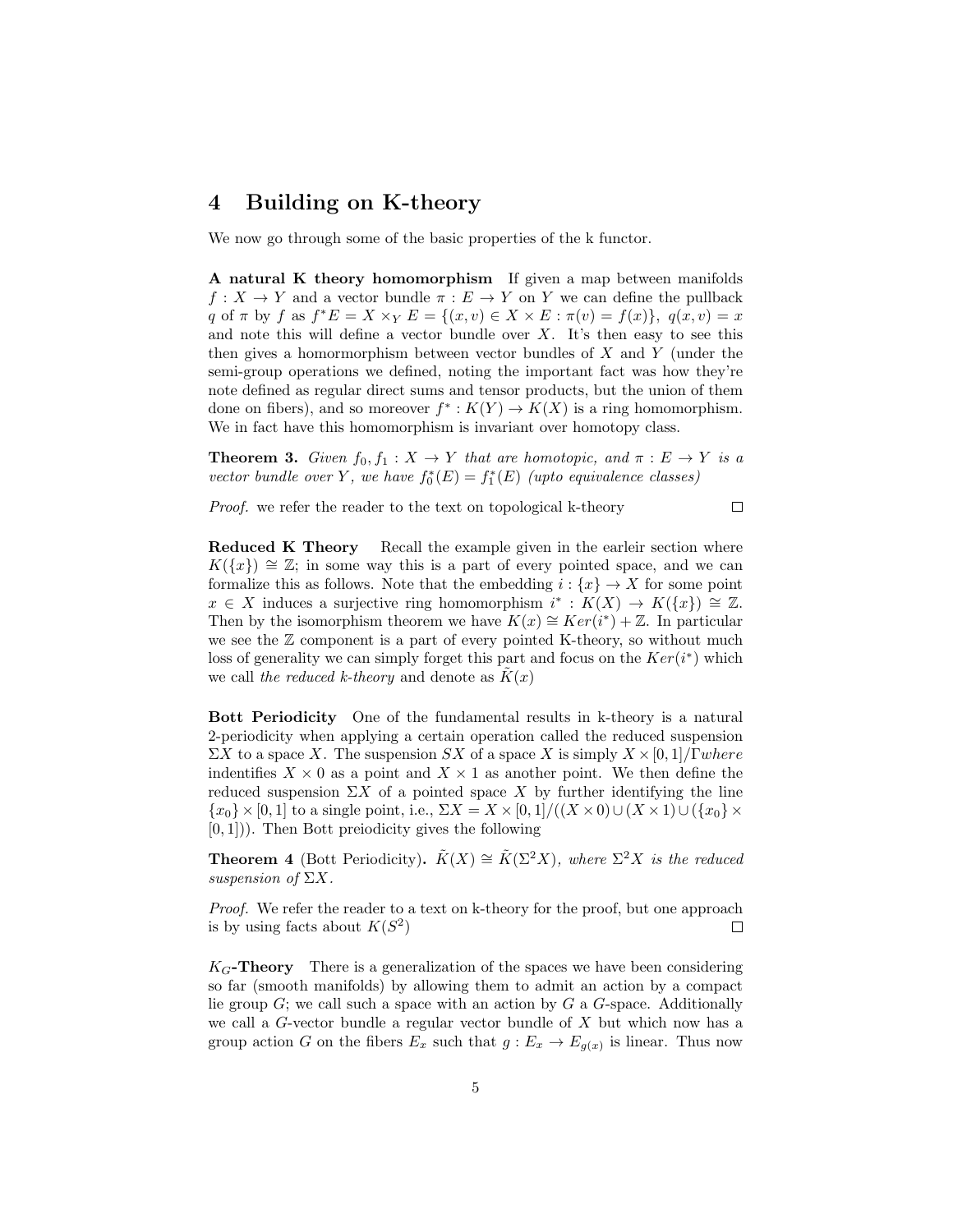restricting to only  $G$ -vector bundles over a  $G$ -space X we analagoulsy (defining the same operations for a semi-ring and extending to a ring by the grothendick construction) form a ring  $K_G(X)$ .

**Remark on**  $K_G$  The important reason for why we'll consider  $K_G$  is that we'll define index as a map from  $K_G(TX) \to R(G)$ , where  $R(G)$  is the *representation ring.* Formally  $R(G)$  is a ring defined by the finite dimensional representations (upto isormorphism equivalence classes) of G over the field  $\mathbb C$  after the grothendick construction; elementary representation theory tells one that direct sums and tensor products of representations are well-defined and so the finite dimensional representation are a semi-ring, and thus applying the grothendick construction we obtain our ring  $R(G)$ .

With that said, we then naturally get that  $K_G({x}) = R(G)$ , which follows from the fact that the isomorphism classes of vector bundles of the one point set simply define finite-dimensional representation of G (upto isomorphism), as a finite dimensional representation of G is simply  $\pi: G \to GL_n(\mathbb{C})$  (and we now have the G-vector bundles of  $\{x\}$  of rank k are K-dimensional represenations of G). So from  $Vect({x}) \cong$  semiring of finite representations of G, by the grothendick construction on both sides we get  $K({x}) \cong R(G)$ 

#### 5 Topological Index

The goal in this section will be to define (or perhaps more correctly, describe) the map t-ind :  $K_G(TX) \to R(G)$  which is called the *topological index*. In particular we will take  $X$  to also be compact, and proceed by first considering  $X \subset Y$  for some G-space Y.

Defining  $i_! : K(TX) \to K(TY)$ : The process is as follows, one can first consider a tubular neighbourhood  $N$  of  $X$  in  $Y$ ; this then gives a tubular neighbourhood  $TN$  of  $TX$  in  $TY$  (note that formally  $TN$  is in fact a complex vector bundle over  $TX$ ); we then use the *thom homomorphism* defined earlier in Atiayh and Singer's paper [1] (pg. 11) to get a homomorphism  $\phi: K(TX) \to K(TN)$ . Then using the simple inclusion  $k : TN \rightarrow TY$  and then the pushforward  $k_* : K(TN) \to K(TY)$ , we define a map  $i_! = k_* \circ \phi$ .

**Getting t-ind** Now keeping  $X$  as a compact differentiable  $G$ -manifold, we have the existence of real representation space E of G such that we have a differential embedding  $i : X \to G$ ; as noted by the authors, this follows from Peter Weyl Theorem with a proof found in [6]. Furthermore we also have the inclusion  $j: P = \{0\} \to E$  and thus from the above we have the maps  $i_!$ :  $K_G(TX) \to K_G(TE)$  and  $j_! : K_G(TP) \to K_G(TE)$ . However in fact  $j_!$  is actually just the Thom Homomorphism (as the tubular neighbourhood  $TN$  of  $TP$  is  $TE$ ), and in fact an earlier statement in the paper [1] (pg. 12) showed that Thom Homomorhpism in this case is an isomorphism. Lastly recall from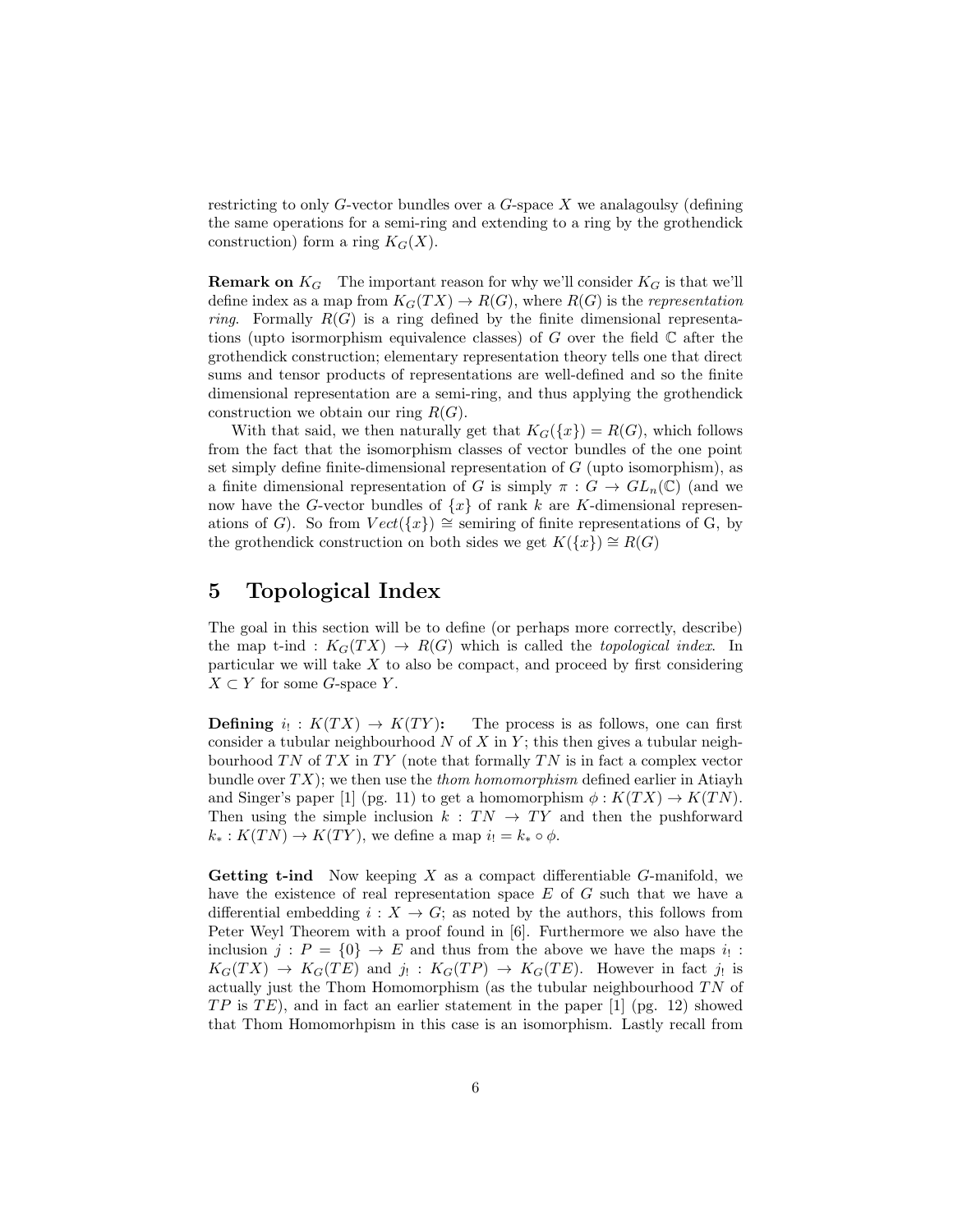the remark in our earlier section defining  $K_G$  that  $K_G(TP) \cong R(G)$  as P is a one point set.

Thus we obtain t-ind by defining t-ind =  $i_! \circ j_!^{-1}$ . This defintion satisfies various properties, such as being well-defined (i.e., independent of the embedding i) but we will omit these details in our discussion and refer the reader to the original paper.

#### 6 Analytic Index from K-theroy

As defined already in Section 2 we already have a notion of index for an elliptic operator  $P$ , however we will like to extend the tool box we have have to describe this index to a map a-ind :  $K_G(TX) \to R(G)$  analogously to how t-ind is defined; beyond the aesthetic nicety of having both indexes defined similarly, we will see later that this formulation is in fact the main idea behind the index theorem.

Some more facts about Fredholm Index We will state these extra details as lemmas here, and leave the proofs for the reader to find in their desired textbook on Fredholm Operators (notably the latter 2 are more or less trivial). These are stated as properties 6.2 - 6.5 in the index paper [1].

Lemma 1 (Homotopy Equivalence of Index). (Fredholm) Index is invariant on the homotopy class of symbols (in the space of invertible symbols)

Lemma 2 (Symbol Equivalence to Index Equivalent). If the symbol of two elliptic operators P and Q are equal for all  $\varepsilon$  in the unit ball of TX, for some metric, then  $ind(P) = ind(Q)$ 

Lemma 3.  $ind(P \oplus Q) = ind(P) + ind(Q)$ 

**Lemma 4.**  $ind(P) = 0$  means restricted to a certain vector bundles E, F in the range and domain respectively,  $P$  is an isomorphism from  $E$  to  $F$ .

Analytic Index a-ind Now the first thing to note is that as defined, the symbol  $p(x, \varepsilon)$  is in fact a vector bundle of TX, and hence is an element of  $K(TX)$ . Furthermore by the previous lemmas (and facts about homogenous complexes of length one which we have not described here) one gets the index of P depends only on the class of  $p(x, \varepsilon) \in K(TX)$ , and furthermore that there is a homomorphism a-ind :  $K(TX) \to \mathbb{Z}$  induced by the Fredholm index.

**Generalized to**  $K_G$ : We now consider G-invariant elliptic operators P (when applied to x and  $\varepsilon$  variables). We will define  $ind(P) = [ker(P)] - [Coker(P)] \in$  $R(G)$  which note makes sense as  $Ker(P)$  and  $Coker(P)$  are both invariant under G actions and so are (given the algebra structure inherited from  $K(TX)$ ) G-modules, and moreover finite dimensional by the fact our regular index exists. Furthermore it can be shown that this still satisfies the necessary properties of index that made  $ind(P)$  only dependent on  $K_G(TX)$  class of its symbol (one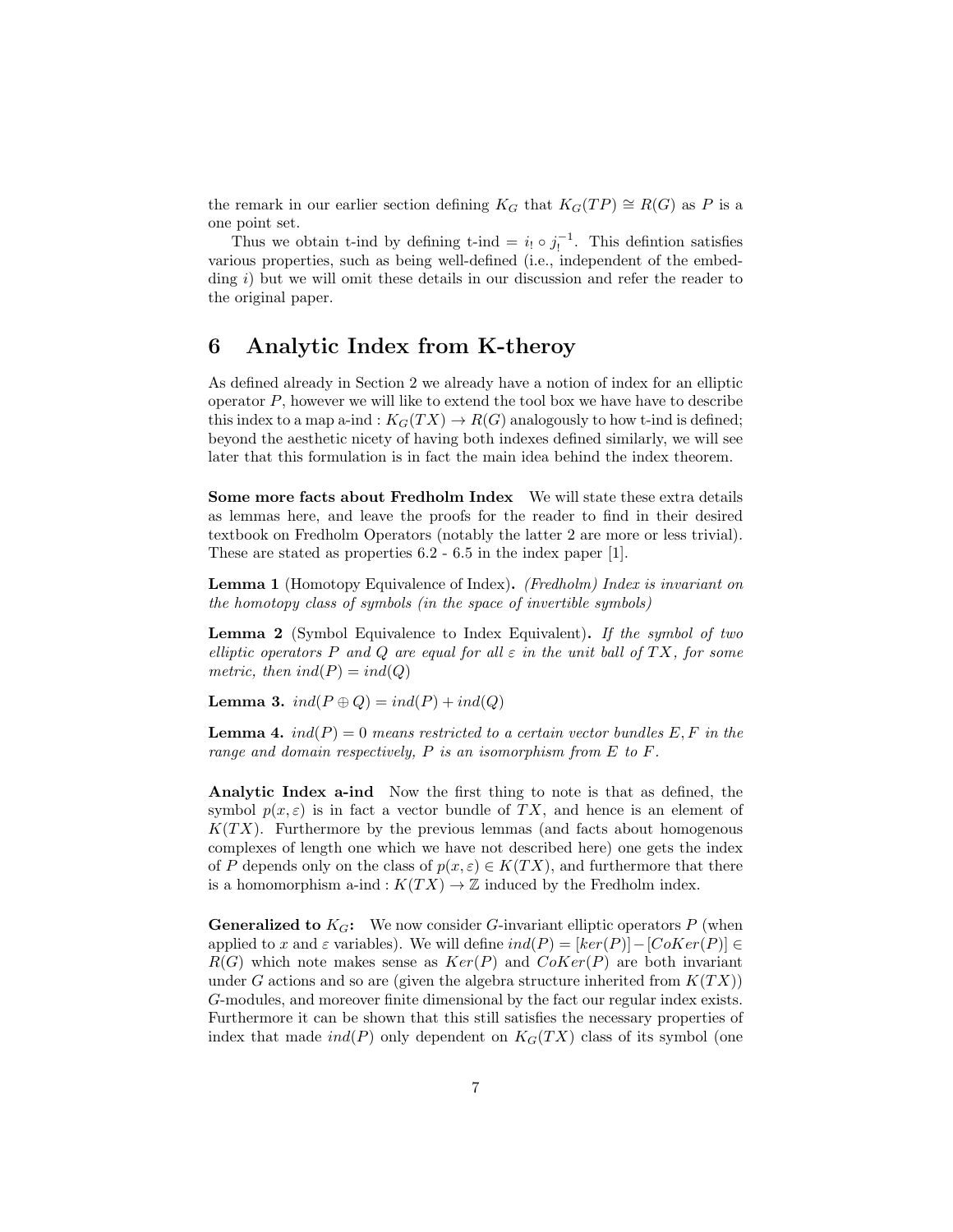simply reproduces the above lemmas stated earlier, or the properties needed for them, which Atiyah and Singer did in the paper [1]).

Hence more generally we define a-ind :  $K_G(TX) \to R(G)$  as induced by the map  $ind(P) = [Ker(P)] - [CoKer(P)] \in R(G)$ .

#### 7 The Index Theorem

As was suggested in our opening discussion in Section 6, the main idea behind index theorem, and how it generalizes to other notions of index, is by standardizing the form of what an index map is. This is presented as the index function (a functorial homomorphism) and the two axioms of index functions.

**The Index Function** Consider an arbitrary  $R(G)$  homomorphism  $ind_G^X$ :  $K_G(TX) \to R(G)$  such that it is functorial with respect to diffeomorphisms of  $X$  and homomorphism of  $G$ . That is if  $f$  is a diffeomorphism between  $X$  and Y then  $ind_G^X = ind_G^Y \circ f^*$ , and if  $\phi : G' \to G$  is a group homomorphism then  $ind_{G'}^X \circ phi^* = phi \circ ind_G^X$ . Such a map is called an *index function*.

The Uniqueness of Index There are then two further important axioms which then give us the desired characterization (or uniqueness) of index functions ind, stated as:

- 1. A1: If X is a point, then *ind* is an identity map from  $K_G(TX) \cong R(G) \rightarrow$  $R(G)$
- 2. A2: *ind* commutes with the  $i_1$  map given in Section 5

With these axioms we then have one of the major results of the paper:

**Theorem 5** (Uniqueness of Index Functions). Any index function ind which satisfies the two axioms is then equal to t-ind

Proof. We refer the reader to the paper [1] as it follows rather trivially from various definitions (though involves several diagrams)  $\Box$ 

In practice it is noted that verifying A2 is difficult, and so Atiyah and Singer introduce several more elementary axioms which they then show implies A2; nevertheless the above statement is the crux of the "uniqueness" of index, and ultimately the index theorem.

Applying to a-ind Finally the second half of the paper [1] proves that the analytic index, given by the a-ind map we stated in 6, is in fact an index function as defined above. Moreover, Atiyah and Singer show it satisfies both A1 and A2. Thus we are left with the final remarkable result (which one might call the index theorem)

**Theorem 6** (Index Theorem).  $a$ -ind  $=$  t-ind